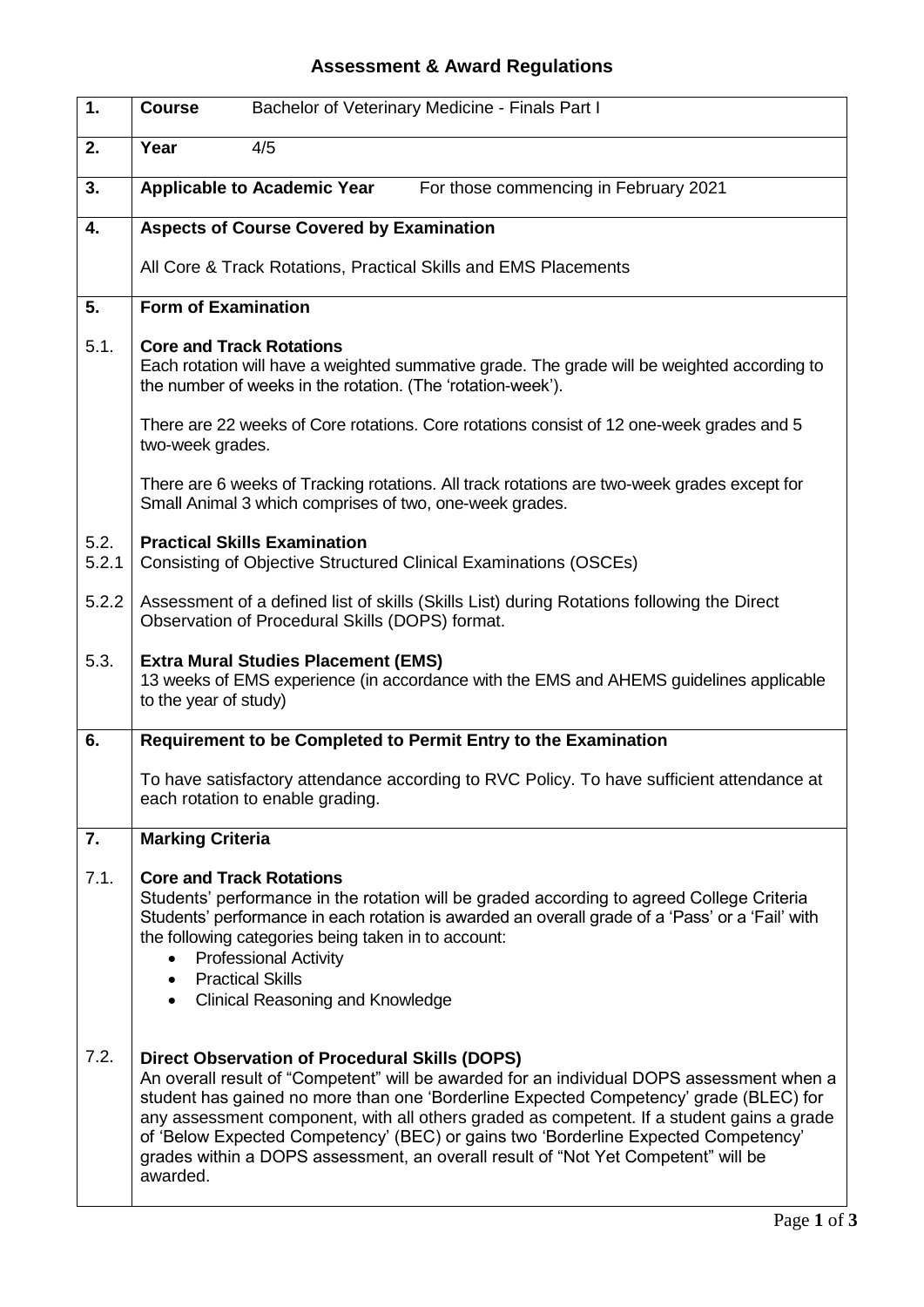## **Assessment & Award Regulations**

| 7.3.  | <b>Objective Structured Clinical Examination (OSCE)</b><br>A pass mark will be set for each OSCE station according to approved and accepted<br>standard setting protocols. The minimum number of stations to be passed will also be set.<br>The final mark will then be normalised and scaled. |
|-------|------------------------------------------------------------------------------------------------------------------------------------------------------------------------------------------------------------------------------------------------------------------------------------------------|
| 7.4.  | <b>Extra Mural Studies Placements (EMS and AHEMS)</b><br>Submission of appropriate documentation by the format, timings and deadlines specified for<br>the student's EMS or AHEMS placements.                                                                                                  |
| 8.    | <b>Allocation of Marks and any Additional Requirements</b>                                                                                                                                                                                                                                     |
| 8.1.  | <b>Core and Track Rotations</b><br><b>Overall Grade for Each Rotation:</b><br>To pass a rotation a student must achieve a 'Pass' in each of the categories listed in<br>section 7.1 above.                                                                                                     |
|       | The allocation of a 'Fail' grade to any category within a rotation will mean the rotation<br>will be failed overall.                                                                                                                                                                           |
| 8.2.  | <b>Direct Observation of Procedural Skills (DOPS)</b><br>See section 7.2 above.                                                                                                                                                                                                                |
| 8.3.  | <b>Objective Structured Clinical Examination (OSCE)</b><br>See section 7.3 above.                                                                                                                                                                                                              |
| 8.4.  | <b>Extra Mural Studies Placement (EMS)</b><br>EMS placements are not graded but need to be satisfactorily completed and appropriate<br>documentation submitted.                                                                                                                                |
| 9.    | <b>Requirements to Pass Overall</b>                                                                                                                                                                                                                                                            |
| 9.1.  | <b>First Sit</b><br>In order to pass a candidate will be required to have:                                                                                                                                                                                                                     |
|       | Passed each of the individual Core & Track Rotations<br><b>AND</b>                                                                                                                                                                                                                             |
|       | Passed the Practical Skills Examination (OSCE) having obtained at least an<br>aggregated average of 50% from the OSCE; and have passed the minimum number<br>of OSCE stations;                                                                                                                 |
|       | <b>AND</b><br>Gained a mark of "Competent" in all DOPS Skills;                                                                                                                                                                                                                                 |
|       | <b>AND</b>                                                                                                                                                                                                                                                                                     |
|       | Completed 17 weeks of EMS experience<br><b>AND</b>                                                                                                                                                                                                                                             |
|       | Be able to complete the course within 5 years from the start of year 3.                                                                                                                                                                                                                        |
| 9.2.  | <b>Resit</b><br>As First sit.                                                                                                                                                                                                                                                                  |
|       |                                                                                                                                                                                                                                                                                                |
| 10.   | <b>Consequences of Failure</b>                                                                                                                                                                                                                                                                 |
| 10.1. | If a student fails a rotation they are permitted to repeat it once.                                                                                                                                                                                                                            |